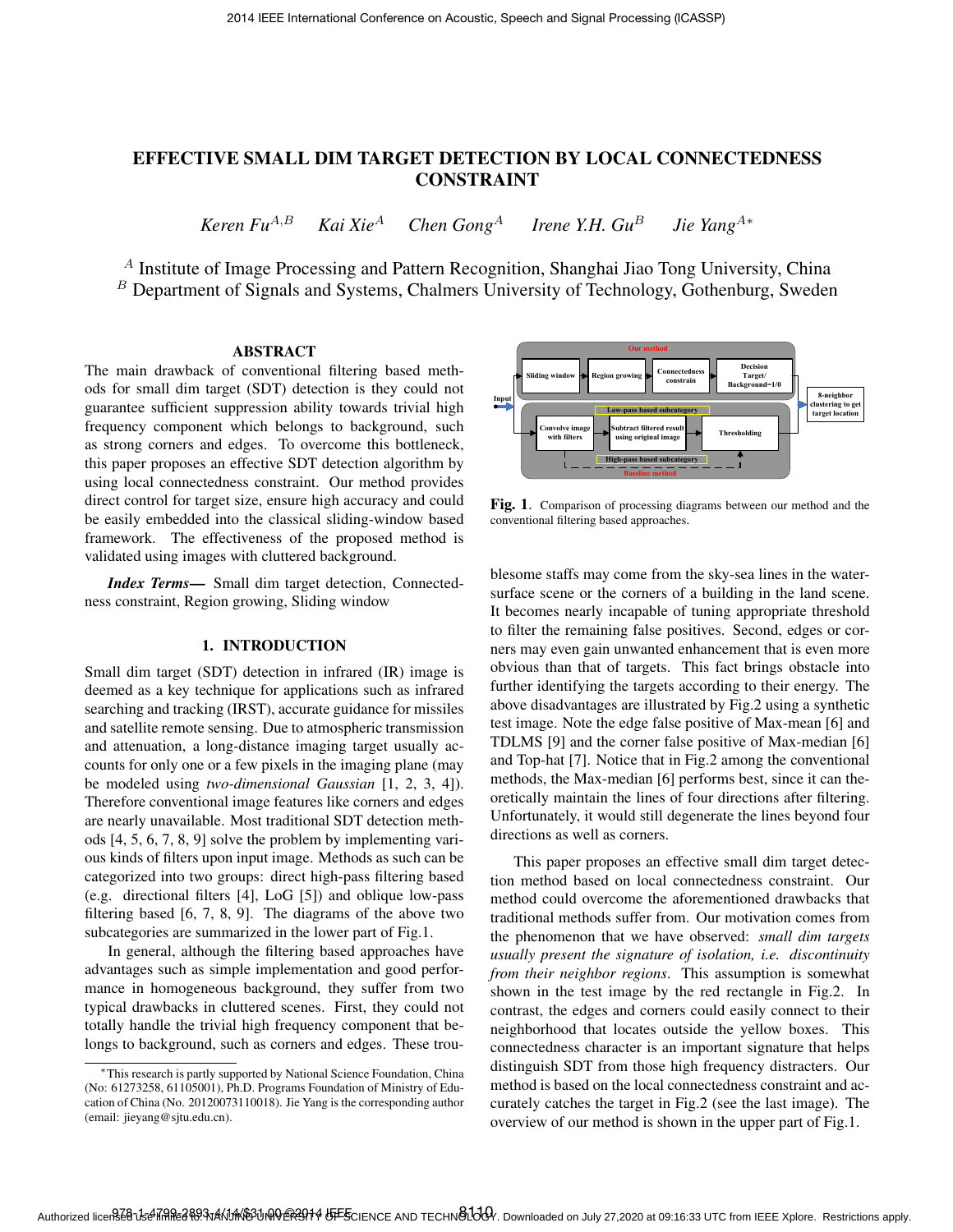

Fig. 2. Comparison of baseline methods (low-pass filtering based) with our method on a test image containing a SDT as well as strong corners and edges.

### 2. THE PROPOSED METHOD

To begin with, our method employs the pixel-wise sliding window strategy that is also widely used by the traditional filtering based methods. The output of our method is a decision map on which value "1" represents the corresponding window covers target and "0" for vice versa. In each sliding window, connectedness constraints are proposed to analyze the growed region. The following subsections will first introduce our connectedness constraints and then demonstrate our choice for region growing algorithm.

### 2.1. Connectedness Constraint

Since a SDT is usually an isolated blob that overshoots from its neighborhood whereas edges and corners are not, after implementing region growing, the growed region is supposed to be constrained (bounded) by a local window. Let the ith sliding window be  $W_i$  and the gray level and position of its central point be  $I_i$  and  $p_i$ . We propose to constrain the region's connectedness to be located only inside the window. The procedure is as following: in each window  $W_i$ , we take the central point  $p_i$  as seed (indicated by the red point in Fig.3) and run a region growing algorithm that is specially-designed. Based on connectedness, we judge whether the growed region is totally constrained by window  $W_i$ . If so, then this window is deemed as covering a target and its location  $p_i$  on the output decision map is set to value "1". Otherwise if the growed region touches the *window boundary*, the covered part is more likely to belong to homogenous background (second image in Fig.3) or edge/corner (third image in Fig.3). The corresponding location on the decision map is then set to "0".

Here, the function of the size of  $W_i$  should be highlighted. Since  $W_i$  is used to constrain the connectedness, its size determines the largest target (*upper bound*) our system could handle. If the target's size is equal or larger than the window size, according to the connectedness constraining strategy above, the region growing could reach the window boundary and then it would be discarded. Specifically,  $W_i$  is set to



Fig. 3. The connectedness constraining strategy. The above images are three window examples from a synthetic input image, where  $R_i$ ,  $i = 1, 2, 3$ denote different regions in the windows. From left to right, the windows are respectively located on: an proper SDT candidate, homogenous background, edge/corner. The green boxes highlight the regions that contain central points while the red arrows indicate the growed regions touch the window boundaries. Only the first case will be identified as covering a target.

be a bit larger than the desired targets.

However, in some applications, too small target may belong to noise and should be rejected as well. To meet this demand, we extend our method by using double-window strategy, i.e. considering both outer window  $W^{out}$  and inner window Win. The rationale for inner window is to provide *lower bound* of size for the target we desire. Hence, a doublewindow couple should simultaneously satisfy the following two conditions so as to be a "target-covering" window:

*Condition* (*i*): The connectedness region should be constrained inside the outer window  $W^{out}$ .

*Condition* (*ii*): The connectedness region should fill the inner window  $W^{in}$ .

Because some small size clutter parts fail to fill the inner window, they would be ultimately discarded. The double window strategy is illustrated using Fig.4, in which only Target 2 could be detected successfully. The advantage of using double windows is that it provides direct control for target's size, which could hardly be guaranteed by the typical filtering based methods. Although our method adopts nearly the same sliding window strategy that the filtering based methods usually do, in contrast, ours could easily filter out edges and corners using such connectedness constraints.

As the double windows offer the lower and upper bound (denoted as  $[r^{in}, r^{out}]$ , in which  $r^{in}$  and  $r^{out}$  are respectively the window radius for inner and outer window) for target's size, for each detected candidate, sometimes we want to know its exact size. Hence after a connectedness region satisfies the above two conditions, we continue the following step to obtain the actual target's size range: gradually shrink the gap, i.e. reduce the upper bound and increase the lower bound to make the following deviation  $E_i$  achieve its minimum:

$$
E_i = \min_{\widehat{r_i^{in}}, \widehat{r_i^{out}}} |\widehat{r_i^{out}} - \widehat{r_i^{in}}|
$$
 (1)

$$
s.t. \begin{cases} r^{in} \leq \widehat{r_i^{in}} \leq \widehat{r_i^{out}} \leq r^{out} \\ Condition (i) \\ Condition (ii) \end{cases} \tag{2}
$$

where  $\hat{r}_i^{in}$  and  $\hat{r}_i^{out}$  respectively represent the dilated and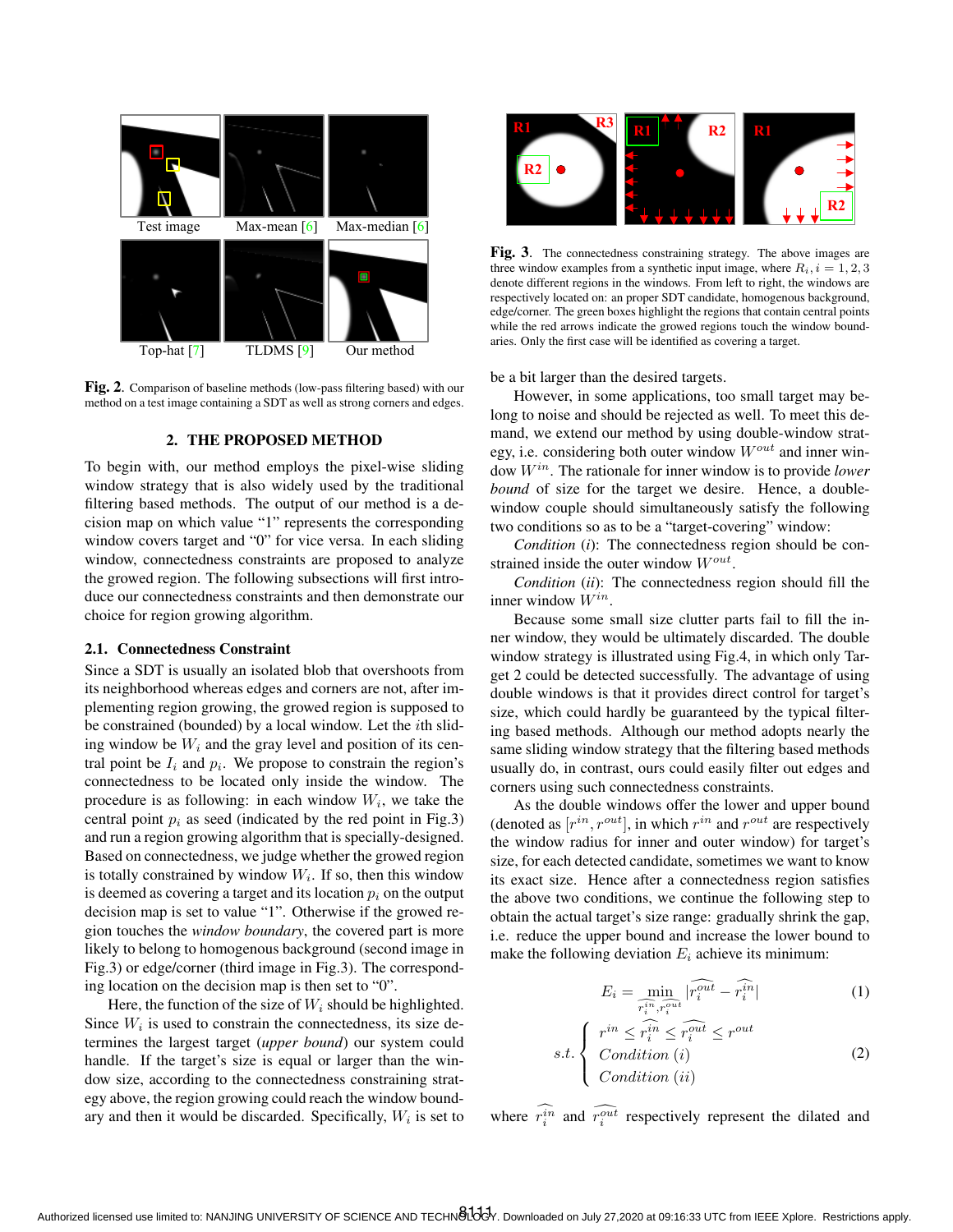

Fig. 4. Double window strategy. Since only Target 2 satisfies the both conditions, it would be the only one among these three targets that can be detected successfully.

eroded window radiuses. The narrow bound  $[\hat{r}^{in}, \hat{r}^{out}]$  provides the estimated size range at position  $p_i$  for each target.

#### 2.2. Region growing

Although some sophisticate region growing algorithms for weak boundary region discovery in gray images [11, 12, 13] can be employed, they usually get quite a few parameters to be tuned and are also computationally expensive, for we need to run such an algorithm for pixel-wise sliding windows. Instead we propose a simple but effective region growing strategy to meet this task. Our motivation is based on that SDT-like isolated blob is able to be popped out by using a threshold value that is a bit lower than its peak value (see  $W_1$  in Fig.5). This local threshold value  $T_i^l$  for each window  $W_i$  is adaptively chosen as:

$$
T_i^l = \min\{\frac{I_i + I_i^b}{2}, I_i - T^o\}
$$
 (3)

$$
F_j = \begin{cases} 1 & \text{if } I_j \ge T_i^l \\ 0 & \text{otherwise} \end{cases} \quad s.t. \ p_j \in W_i \tag{4}
$$

where  $I_i^b$  denotes the intensity average of  $W_i^{out}$ 's boundary pixels and is treated as a rough intensity estimation of the background nearby (owing to  $W_i^{out}$  is usually a bit larger than the desired targets). Using the average of  $I_i^b$  and  $I_i$  as threshold could highlight most prominent part of a SDT. *In case of small overshoot being detected* (see  $W_2$  in Fig.5), overshoot threshold  $T<sup>o</sup>$  is introduced as well. Only blobs with the overshoot that is larger than  $T^{\circ}$  could be detected.  $F_j$  indicates the resulting binary pixel. Three typical cases of applying this operation are illustrated using 1-D examples in Fig.5.

In Fig.5,  $W_1, W_2, W_3$  represent three windows that cover a target candidate, a blob with too small overshoot and an edge respectively. In  $W_1$ , the central part of the target candidate could be directly segmented out (see the pink line labeled parts). For  $W_2$ , because the overshoot is too small to exceed  $T<sup>o</sup>$ , the whole pixels in the window pop out. For the edge presented in  $W_3$ , only the right part is above the threshold. As analyzed before, since SDT has the signature of isolation, the corresponding binary region could be totally bounded by window  $W_1$ . In contrast since  $W_2$  and  $W_3$  cover nearly flatten and edge areas, after thresholding, the binary regions could *not* be



Fig. 5. Local thresholding operation in 1-D case.  $W_1, W_2, W_3$  respectively represent three windows which cover a target candidate, a blob with too small overshoot and an edge. The red point in each window represents the corresponding central point. Here note for  $W_2$ , although the blob can be partially thresholded out by using the average of  $I_i$  and  $I_b$ , it is still too small to pass  $T^o$ . So  $T_2^l$  actually takes the second term in the minimum function.

# Algorithm 1 Effective SDT Detection

**Input:**  $r^{in}$ ,  $r^{out}$ ,  $T^o$  and input IR image I;

**Output:** decision map  $D$ , location list  $L$  and size list  $S$ ;

- 1: while for each sliding window-couple  $W_i^{in}$  and  $W_i^{out}$  do
- 2: Binarize all pixels in the window  $W_i^{out}$  using  $T_i^l$ , resulting in binary map  $B$ ;
- 3: Run a binary region growing algorithm on the binary map  $B$  using central point as seed;
- 4: if Condition (*i*) and Condition (*ii*) are satisfied then
- 5:  $D_i = 1;$
- 6: Shrink the outer window radius  $\widehat{r^{out}}$  and increase the inner window radius  $\tilde{r}^{in}$  to estimate actual target size range  $U_i = [\hat{r}^{in}, \hat{r}^{out}]$  ( $U_i$  is also an interval);
- 7: else
- 8:  $D_i = 0$
- 9: end if
- 10: end while
- 11: Run an 8-neighbour connectedness detection on D;
- 12: while for each foreground region  $R_j$  do

```
13: Insert the region center location into L;
```
14: The range  $\bigcap_k U_k, p_k \in R_j$  is inserted into S;

15: end while

constrained totally inside the window and is able to connect to the *window boundary* easily. Hence after thresholding, we only focus on the positive region (value equals 1) in each window and take the window's central point as seed, based on which a binary region growing algorithm (Flood Fill) [10] is applied. Practically, this specially-designed region growing method works well and is also more time efficient than those in [11, 12, 13].

In general, our method gets three parameters to be determined, respectively are inner and outer window size  $r^{in}$  and  $r^{out}$ , and overshoot threshold  $T^o$ . When they are set according to specific demands, the sliding window based strategy is used to detect target candidates. Note that since our method guarantees direct size range control, it is naturally multi-scale. The pseudo-code for our technique is shown in Algorithm 1: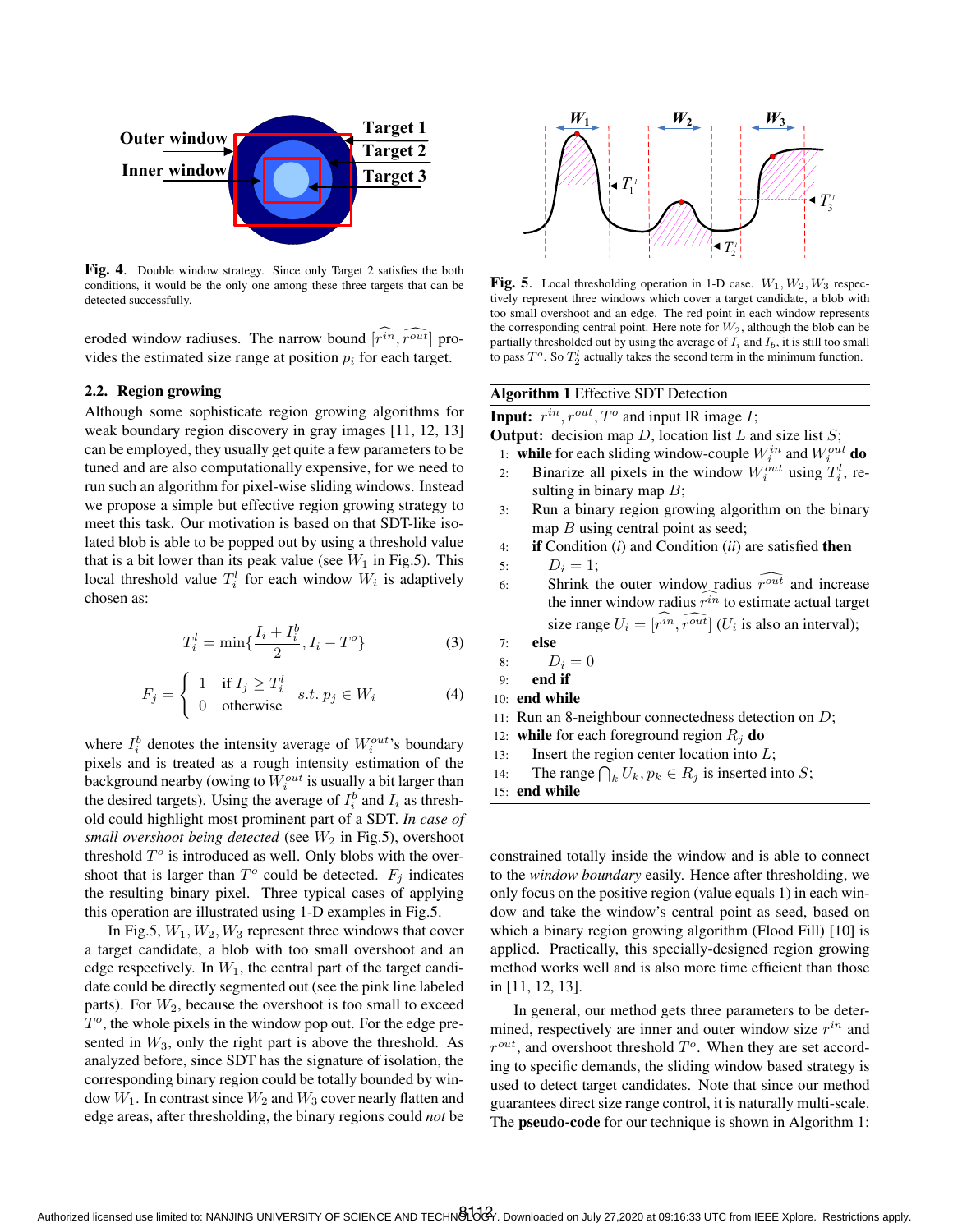

Fig. 6. The effect of changing  $T<sup>o</sup>$ . The upper left sub-image shows the original image with cluttered cloud background and its 3D lateral view. Five targets are labeled in yellow boxes. Their sizes are respectively  $1 \times 1$ ,  $3 \times 3$ ,  $5 \times 5$ ,  $7 \times 7$  and  $9 \times 9$  pixels. The remaining three sub-images show results under varied  $T^o$ . The size of red rectangles equals  $r^{out}$  and the size of green rectangles equals  $r^{out}$  (the estimated target size). Note that as  $T^o$  becomes smaller, more and more false positives are generated.



Fig. 7. Tuning  $r^{in}$  and  $r^{out}$  can control the target's size in Fig.6.

# 3. EXPERIMENTS AND RESULTS

**Experiment with threshold**  $T^o$ :  $T^o$  may determine the energy gap between the window central point and the local threshold. In order to successfully detect the desired targets, this gap should not be larger than the extent that targets overshoot out from their local neighborhood. Otherwise, the targets' surroundings will also be thresholded out according to (3) and (4) and cannot be constrained by the outer window, leading to entire target being rejected. Hence  $T<sup>o</sup>$  should keep smaller. On the other hand, if  $T<sup>o</sup>$  is too small, it will cause more false positives, for a very small overshoot would be detected as target. The effect of changing  $T<sup>o</sup>$  is shown in Fig.6, where the  $r^{in}$  and  $r^{out}$  are set to 0 and 5 respectively. In practice,  $T<sup>o</sup>$  is trained empirically through grid search using background images without any target and also images with manually labeled targets to achieve a trade-off between false positive and false negative.

Experiment with scale selection: Our method provides direct control on target's size by tuning  $r^{in}$  and  $r^{out}$ . Fig.7 shows the experimental results. As the lower bound  $r^{in}$  increases, more and more smaller targets are rejected.

Comparison with the baseline methods on detecting multiscale targets: The top two rows of Fig.8 shows the results of conventional filtering based methods including max-mean [6], max-median [6], top-hat [7] and TLDMS [9]. Their window size is set as two times the maximum target size [4] to achieve good performance. It is obvious that in such cluttered background, traditional approaches could not offer sufficient suppression ability towards cloud edges and corners. Their



Fig. 8. Both visual (top left) and quantitative (top right) comparisons with baseline methods. The last row shows that Max-median [6], which is the best among traditional approaches, enhances both targets as well as corners. When we use it as pre-processing for our method and then gradually increase  $T<sup>o</sup>$ , a corner still remains even after the  $7 \times 7$  target is rejected.

results contain large amount of noises and many of them are also target-like blobs (most happens on corners). Using a post-thresholding may lead to lots of ambiguous detections. The top right graph in Fig.8 shows the ROC curves [4] on tens of test IR images containing about fifty targets with varied sizes. By using varied threshold value to segment the resulting maps, different false positive and negative rates are obtained. Note for our method, we switch  $T<sup>o</sup>$  to adjust performance. It is observed from Fig.8 our method achieves the best ROC curve and the highest AUC (Area Under ROC Curve) score. Top-hat [7] and TDLMS [9] perform worst due to their weak background suppression ability (Fig.8).

The last row in Fig.8 shows experiment where we use max-median [6] as pre-processing since such filtering based methods seem to be able to enhance targets and suppress background. We gradually increase  $T<sup>o</sup>$  to filter out the false positives one by one. Unfortunately, the result is that a desired target with size  $7 \times 7$  is first rejected when there still remains a false positive. This implies that after applying max-median filtering, some corners may gain unwanted enhancement which is even more obvious than targets themselves.

#### 4. CONCLUSION AND FUTURE WORK

This paper proposes an effective algorithm for SDT detection by local connectedness constraint. Two constraint conditions are imposed to analyze the growed region generated by using local thresholding. Double-window strategy guarantees both lower bound and upper bound of size for desired targets. Comparing with conventional methods, our method could pick up targets from cluttered scene more accurately.

As our method has not considered the intensity gradient, in the future, we plan to incorporate more cues like distribution fitness and gradient extent to enhance the performance.